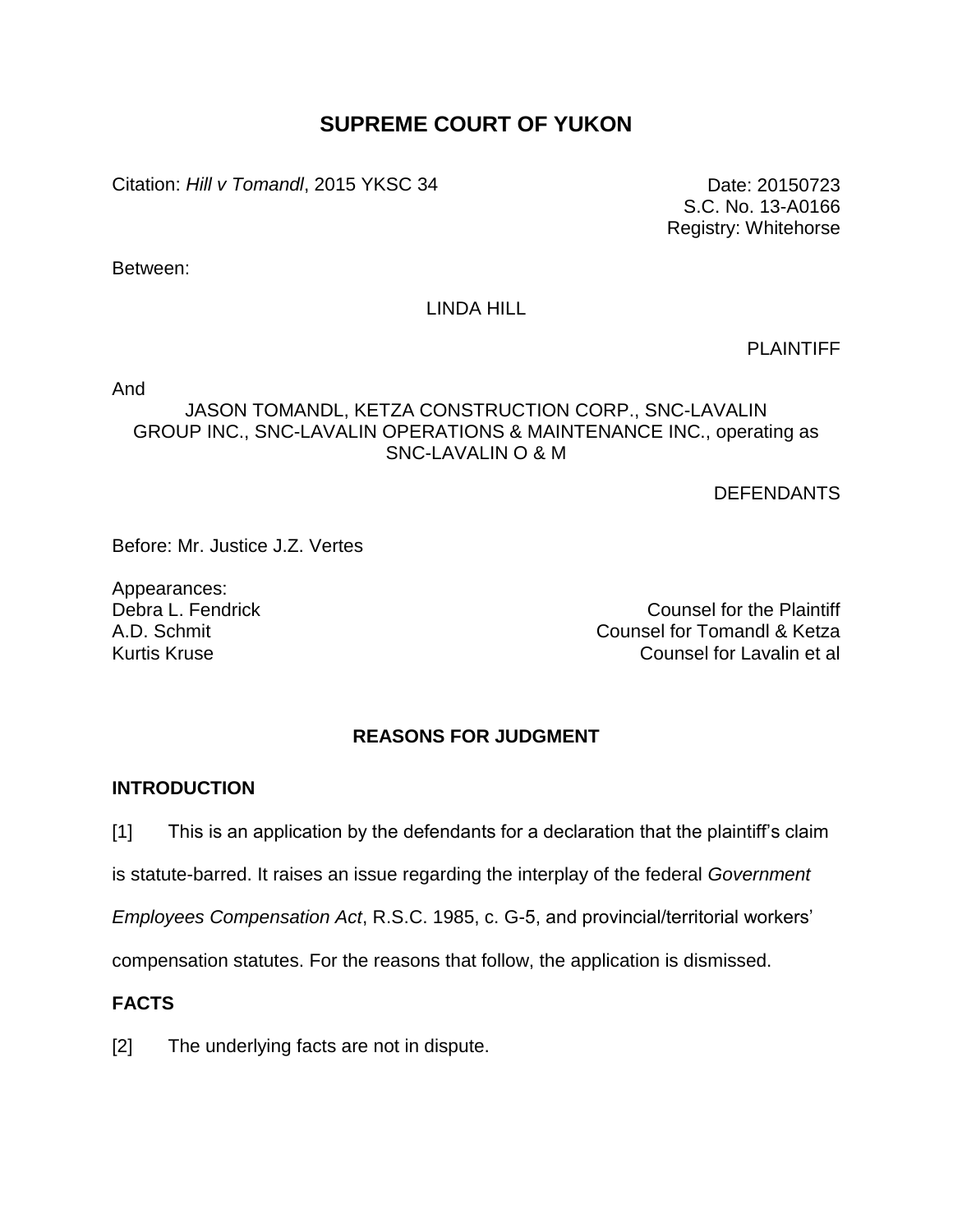[3] The plaintiff is an employee of the Government of Canada in Whitehorse, Yukon. On April 10, 2012, she was injured when a piece of wood fell from a construction project on the roof of the building where she worked. The project was contracted to the defendant Ketza Construction Ltd. ("Ketza") by the Government of Canada. The defendant Tomandl was an employee of Ketza. The defendant SNC Lavalin was contracted by the Government of Canada to carry out property management and maintenance services at the building.

[4] At the time of the accident the defendants Ketza and SNC Lavalin were registered with the Yukon Workers' Compensation Health and Safety Board. For the purpose of this application I find that Ketza and SNC Lavalin were "employers" as defined in the *Workers Compensation Act*, S.Y. 2008, c. 12, and that the defendant Tomandl is a "worker" under that statute. Whether the plaintiff is a "worker" under that legislation is more problematic.

[5] Because the plaintiff is a federal employee, it is necessary to consider the basic statutory framework that applies in her situation.

[6] The *Government Employees Compensation Act* (hereinafter referred to as "*GECA*") was enacted in 1918 by the Parliament of Canada for the purpose of providing a compensation scheme for federal government employees who were injured on the job. It did not, however, create a separate compensation regime but instead brought federal employees within the compensation scheme of the province in which they work. Administration of an injured employee's claims was placed in the control of the provincial workers' compensation authority.

[7] Subsection 4(1) of *GECA* provides for the entitlement to compensation of a federal employee who is caused personal injury by an accident arising out of and in the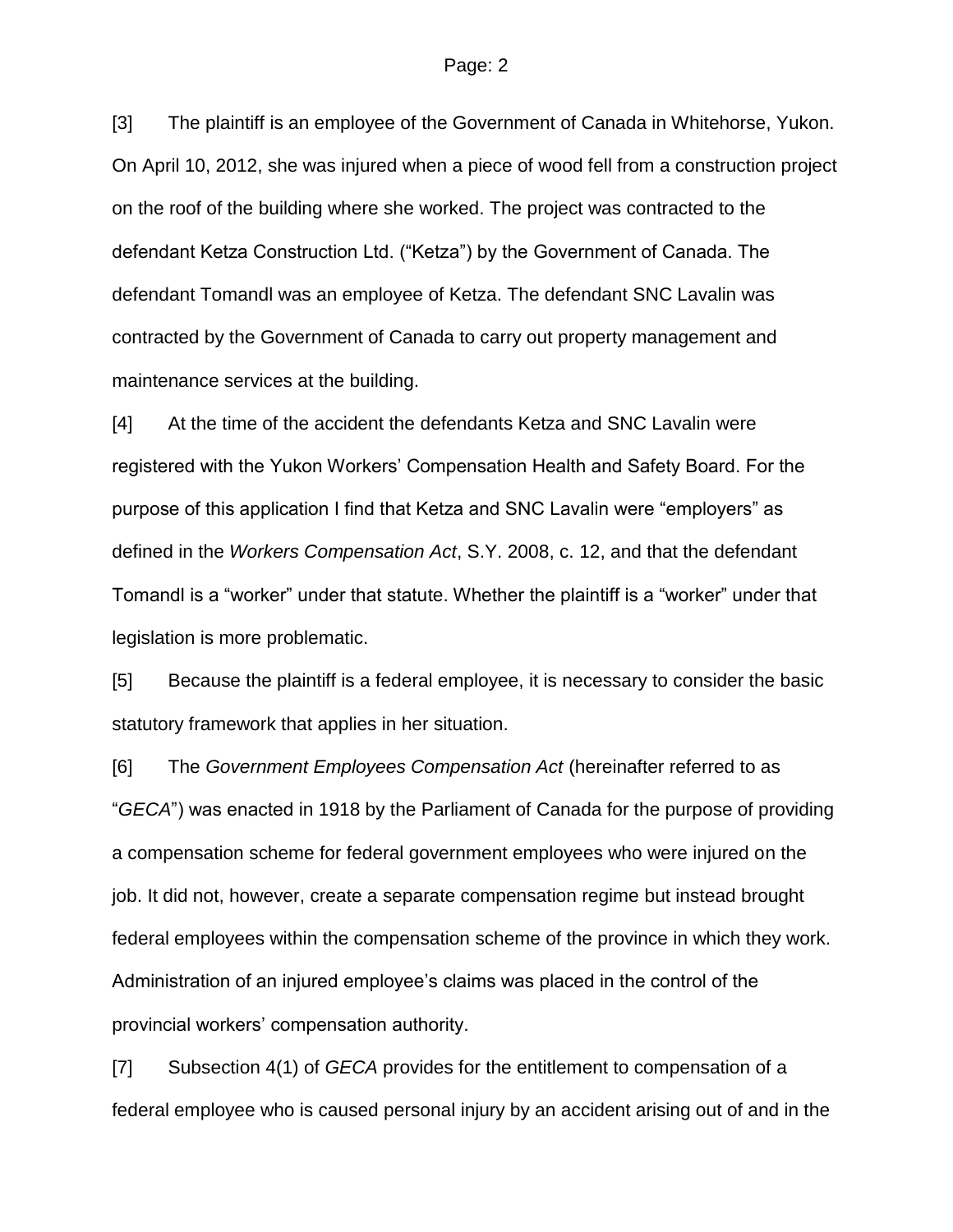course of her or his employment. Subsection 4(2) provides for compensation at the same rate and under the same conditions as are provided under the law of the province where the employee is usually employed. Subsection 4(3) provides that such compensation shall be determined by the same board, officers or authority as that established by the law of the province.

[8] With particular reference to the present case, s. 5 of *GECA* states that where an employee is usually employed in the Yukon or the Northwest Territories, the employee shall for purposes of the statute be deemed to be usually employed in the Province of Alberta. By an agreement made in 1995 between the federal government and the Workers' Compensation Board of Alberta, the Board agreed to adjudicate and administer all claims from federal employees and to pay compensation. In return, the federal government agreed to pay to the Board the costs of the claims as well as the costs of basic health services and administration.

[9] In this case, the plaintiff's employer filled a report of the accident with the Alberta Workers' Compensation Board. On April 23, 2012, the Board wrote to the plaintiff notifying her that they received the documentation relating to a potential claim and advising her that, in order to adjudicate her claim, they would require further documents including an "Election to Claim under the Act form". On June 19, 2012, the plaintiff received a letter from her employer enclosing a form entitled "Election to Claim under the Act". The letter went on to explain that, since her injury was caused by a third party, that meaning (according to the letter) not her employer or the employer's agent acting in the course of employment, she had the right to elect (a) to claim compensation pursuant to *GECA*; or, (b) to sue the responsible third party.

[10] This reference to an election emanates from s. 9 of *GECA*: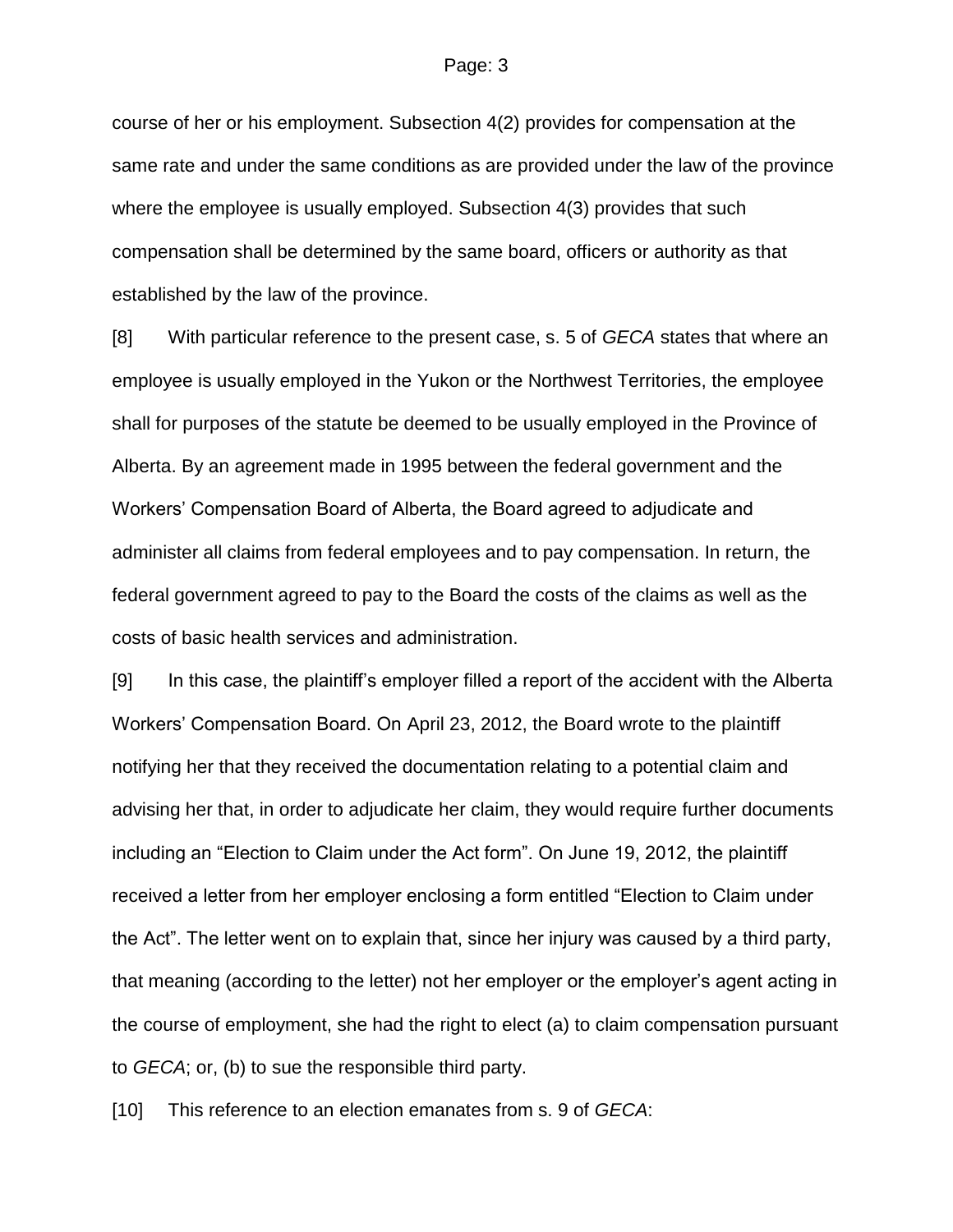9(1) If an accident happens to an employee in the course of their employment under any circumstances that entitle the employee or their dependents to an action against a third party, the employee or their dependents, if they are entitled to compensation under this Act, may claim compensation under it or make a claim against the third party.

(2) The election made by the employee or their dependents is final.

[11] The plaintiff elected to take action and so advised her employer. On July 18,

2012, her employer informed the Alberta Workers' Compensation Board that the plaintiff

had elected to sue and that the employer's file was closed. In doing so, it asked the

Board: "Please do not make any debits against our account." The plaintiff then

commenced this action seeking damages as a result of her injury.

# **ISSUE**

[12] The issue, simply put, is whether this action is subject to the statutory bar found

in s. 23(1) of the Alberta *Workers' Compensation Act*, R.S.A. 2000, c. W-15:

23(1) If an accident happens to a worker entitling the worker or the worker's dependents to compensation under this Act, neither the worker, the worker's legal personal representatives, the worker's dependants nor the worker's employer has any cause of action in respect of or arising out of the personal injury suffered by or the death of the worker as a result of the accident.

- (a) against any employer, or
- (b) against any worker of an employer,

in an industry to which this Act applies when the conduct of that employer or worker caused or contributed to the injury arose out of and in the course of employment in an industry to which this Act applies.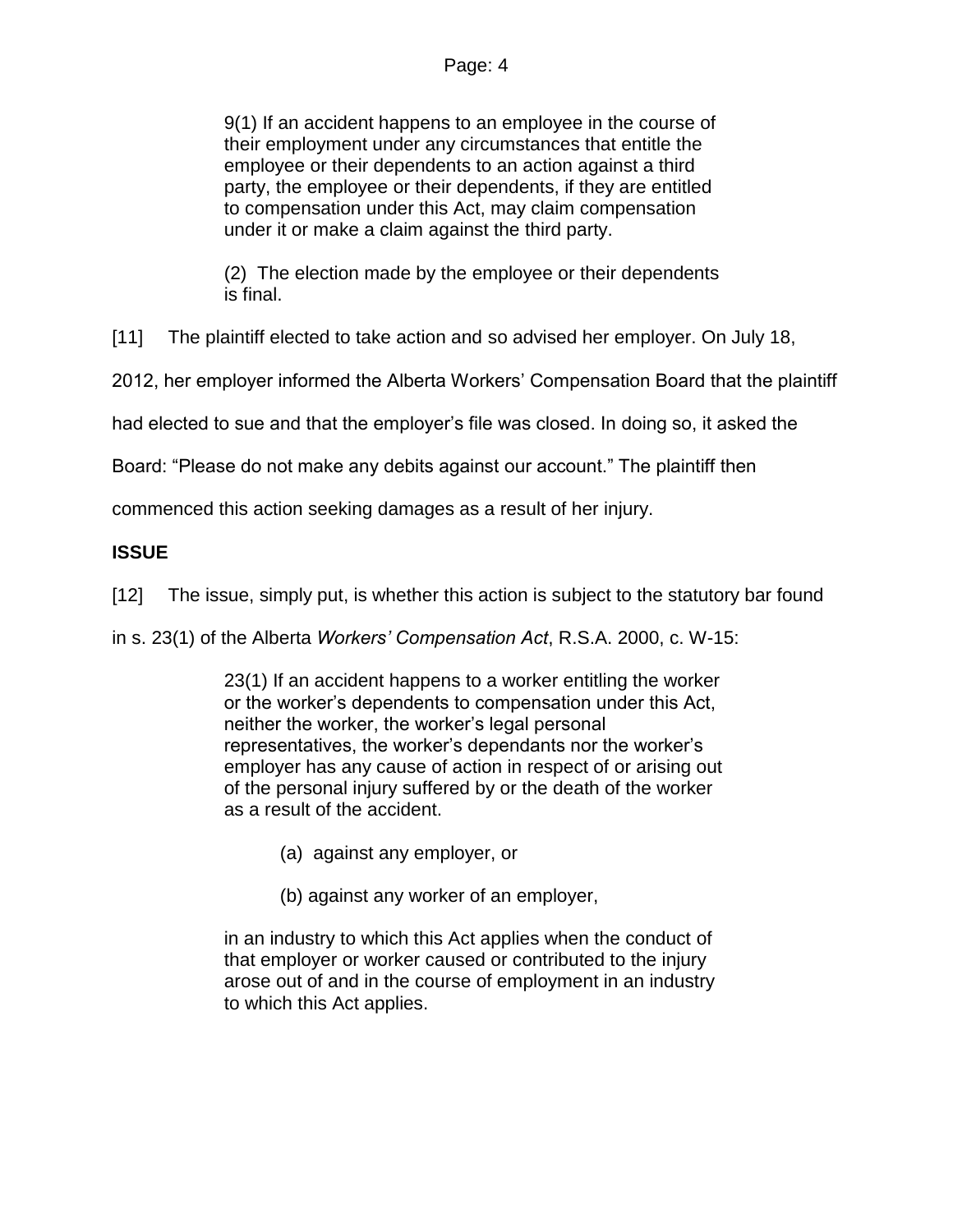[13] A similar statutory bar can be found in s. 50 of the Yukon *Workers'* 

*Compensation Act* as well as in many other provincial and territorial compensation statutes.

[14] The fact that the defendants are registered under the Yukon statute makes no

difference to the issue in this case. The only reason that the Alberta legislation is in

question is because of the deeming provision in s.5 of *GECA*. As defendants' counsel

put it, the basic form of the statutory bar is consistent as between Alberta and Yukon

and considerations of provincial comity support the substantive application of the

benefits of the statutory bar to the defendants notwithstanding the deeming provision:

see *Spencer v Mansour's Limited et al*, 2000 NSCA 59.

[15] The more significant point, however, is that there is no similarly broad statutory bar in *GECA*. The only prohibition is against suits directed to the federal Crown, its agents and employees, found in s. 12 of *GECA*:

> 12. Where an accident happens to an employee in the course of his employment under such circumstances as entitle him or his dependents to compensation under this Act, neither the employee nor any dependent of the employee has any claim against Her Majesty, or any officer, servant or agent of Her Majesty, other than for compensation under this Act.

[16] A more fundamental question underlying this issue is whether the right of election in s. 9 of *GECA* is at all meaningful considering the nature of workers' compensation legislation generally. That is because the primary argument of the defendants is that *GECA* intends to subject all injured federal employees to provincial workers' compensation legislation irrespective of what election is made by the employee under s. 9 of *GECA.*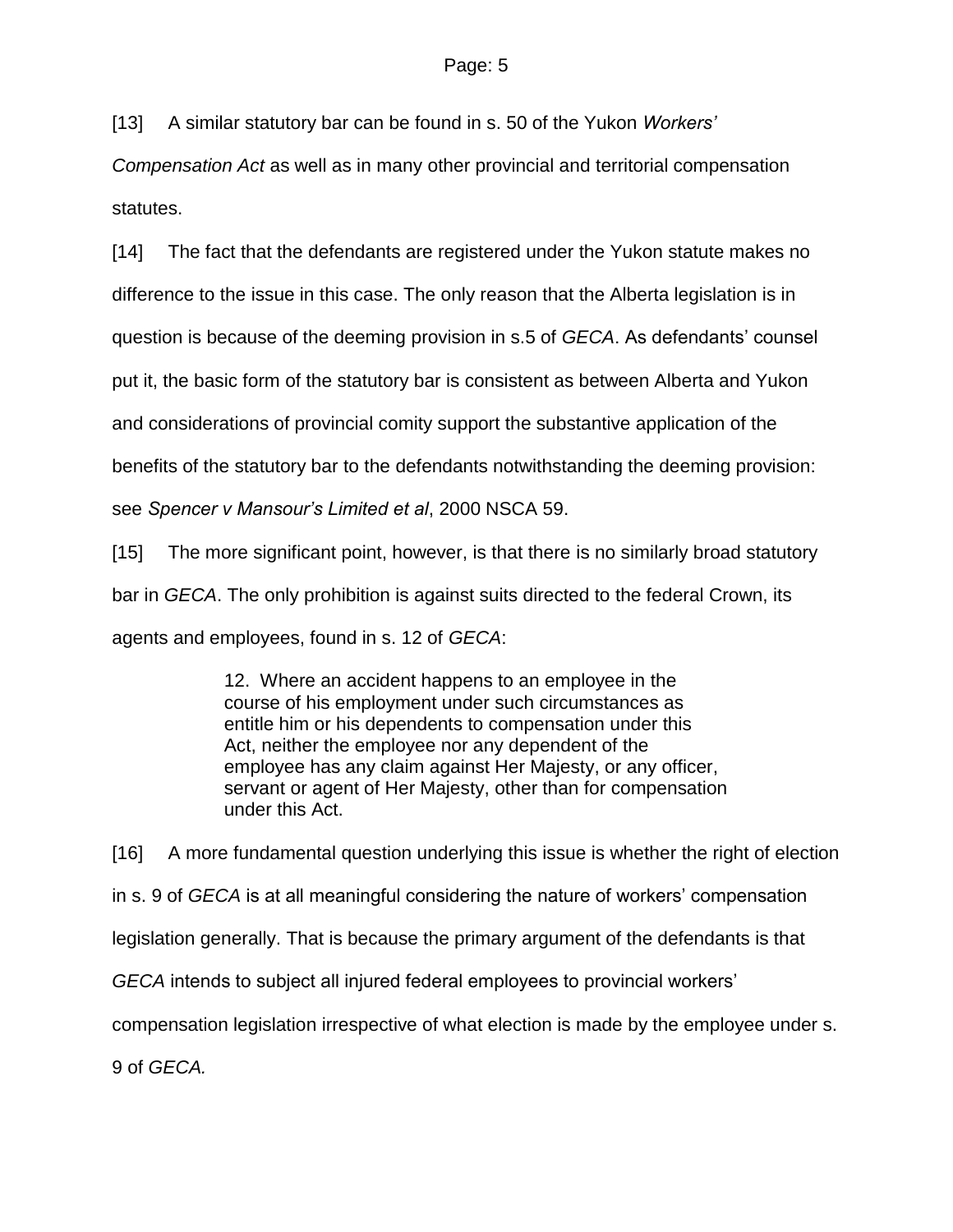## **ARGUMENTS**

[17] The defendant's arguments are based on two broad-based principles: (1) the socalled "historic trade-off" whereby decisions about compensation for work-place injuries are taken out of the courts; and, (2) what the defendants call the clear intention of Parliament to have a consistent application of workers' compensation schemes at the provincial and federal levels.

[18] The defendants submit that it would be inconsistent with the "historic trade-off" and Parliament's intention to subject federal employees to provincial compensation systems if lawsuits were permitted to proceed against employers and other employees covered by the provincial scheme. The whole point of a universal scheme of compensation is to avoid lawsuits where employers and employees are involved. The defendants argue that a consistent interpretation of the interplay between *GECA* and the Alberta legislation is only achieved by a finding that the applicable statutory bar operates in tandem with *GECA.*

[19] The defendants also submit that the proper interpretation of s. 9 of *GECA* is to be found in what is meant by "third party". They say that by necessity the term third party must be read as referring to a "proper" third party, i.e. one not protected by the provincial legislation. In their view, the term third party has to be read this way so as to avoid inconsistency with the provincial legislation.

[20] The defendants also base their arguments on the issue of status. They submit that once status is established as a "worker" or "employer" under the provincial legislation, then the election is no longer relevant and all provisions of the provincial legislation apply.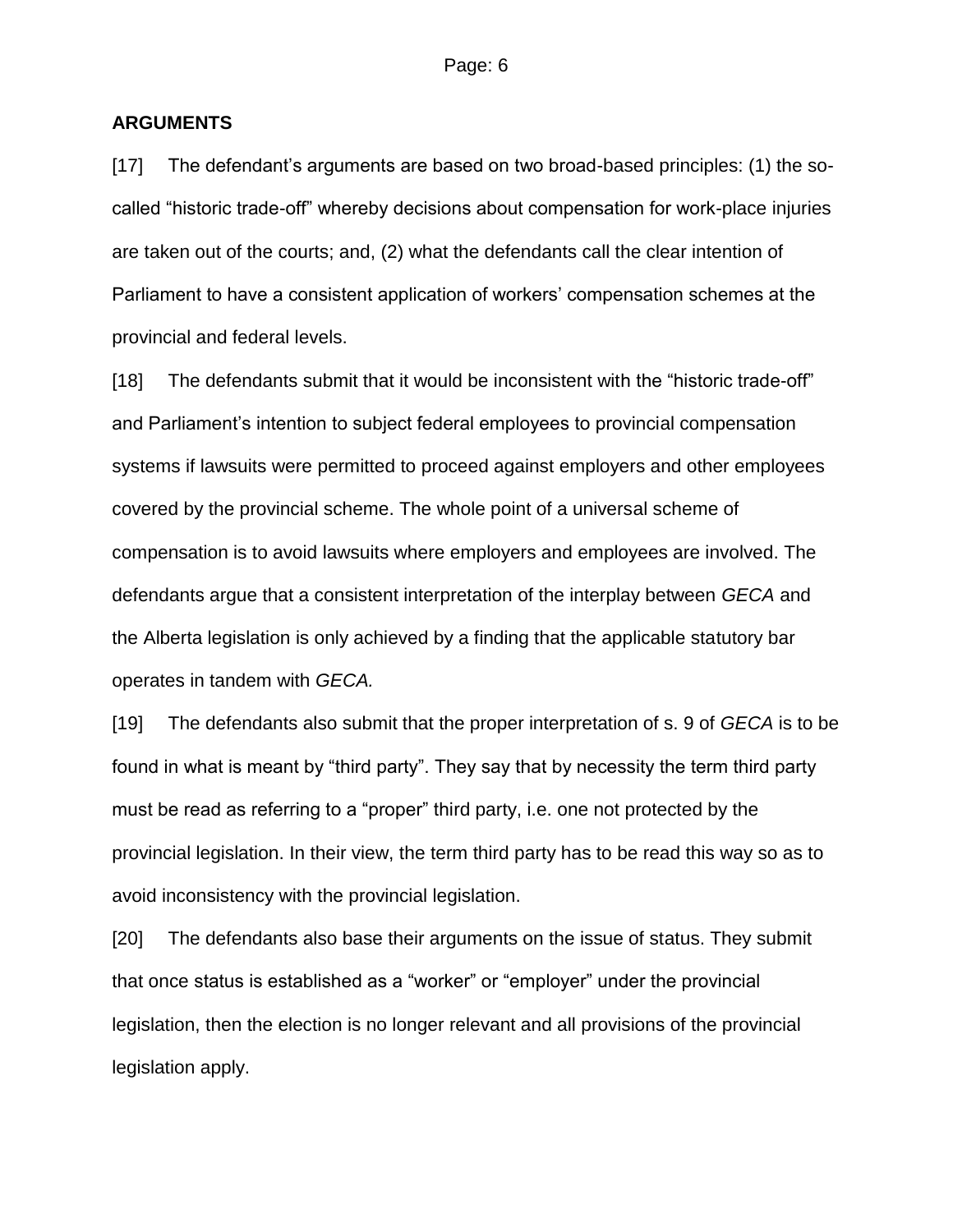[21] The plaintiff submits, in response, that *GECA* is the primary legislation and that the provincial legislation comes into play only when a claim for compensation is made. The filing of the claim engages the provincial authority and where, as here, an election is made to sue a third party then the provincial board and legislation have no role to play. The plaintiff argues that *GECA* determines the primary rights of an injured federal employee. It is only when a claim for compensation is made that *GECA* transfers the authority to the provincial board.

[22] Further, the plaintiff argues that she cannot be considered a "worker" under the provincial legislation generally since *GECA* states in s. 5, that, as an employee working in Yukon, she is merely "deemed to be usually employed in the Province of Alberta". She may be subject to the terms and conditions of the Alberta legislation should a claim for compensation be made but the trigger must be the claim, or in this case, the election. Here the plaintiff says she has not attorned to the jurisdiction of the Alberta board so her rights, under *GECA*, are not limited by the Alberta legislation.

### **ANALYSIS**

[23] Defendant's counsel informed me that they were unable to find any case directly on point. They also acknowledged that all cases that have dealt with the interplay between *GECA* and provincial workers' compensation statutes were cases where a claim for compensation had been made and, in most cases, compensation was paid. No case dealt directly with the impact of provincial legislation where, as here, an election to take action against a third party was made by the injured employee.

[24] Counsel relied on two decisions from the Supreme Court of Canada in support of the defendants' basic argument that applying the statutory bar would be consistent with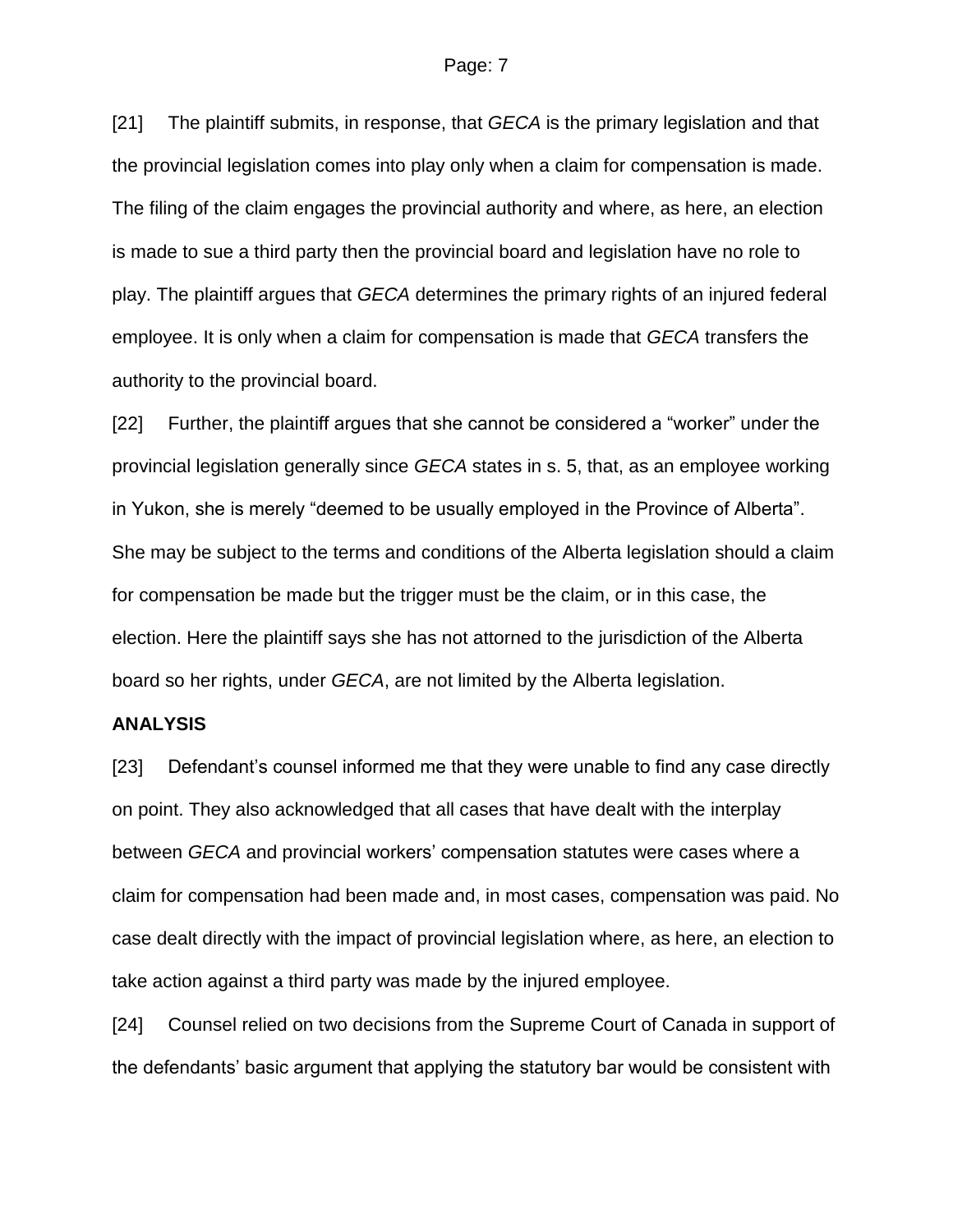the principles of the "historic trade-off" and the intention of Parliament to have federal employees governed by provincial compensation schemes.

[25] The first is *Marine Services International v Ryan Estate*, [2013] 3 S.C.R. 53. In that case, the dependents of two seamen, who died when their ship capsized, sued the ship designer and builder for damages in negligence under the federal *Marine Liability Act*, S.C. 2001, c. 6. However, they had applied for and received compensation under the workers' compensation legislation of Newfoundland and Labrador. That legislation contained a statutory bar of action. The defendants moved for a determination that the action was statute barred. Ultimately, the Supreme Court agreed that it was and dismissed the action.

[26] The judgment in *Marine Services* discusses the doctrine of federal paramountcy in a situation of possible conflict as between federal and provincial legislation. The *Maritime Liability Act*, provides, in its s. 6(2), that a dependent may bring an action "under circumstances that would have entitled the person, if not deceased, to recover damages". The Court found that this language recognizes that there may be situations where the circumstances do not entitle a dependent to bring an action. It held (at para. 76) that such a situation occurs where a statutory provision (such as the statutory bar in the provincial workers' compensation legislation) prohibits litigation because compensation has already been paid. Thus, there is no inconsistency or conflict as between the federal and provincial legislation. But, and this needs to be emphasized, the ruling is predicated on the fact that workers' compensation had been claimed and paid to the dependants.

[27] The second Supreme Court judgment relied on by the defendants is *Martin v Workers' Compensation Board of Alberta*, [2014] 1 S.C.R. 546. The issue in that case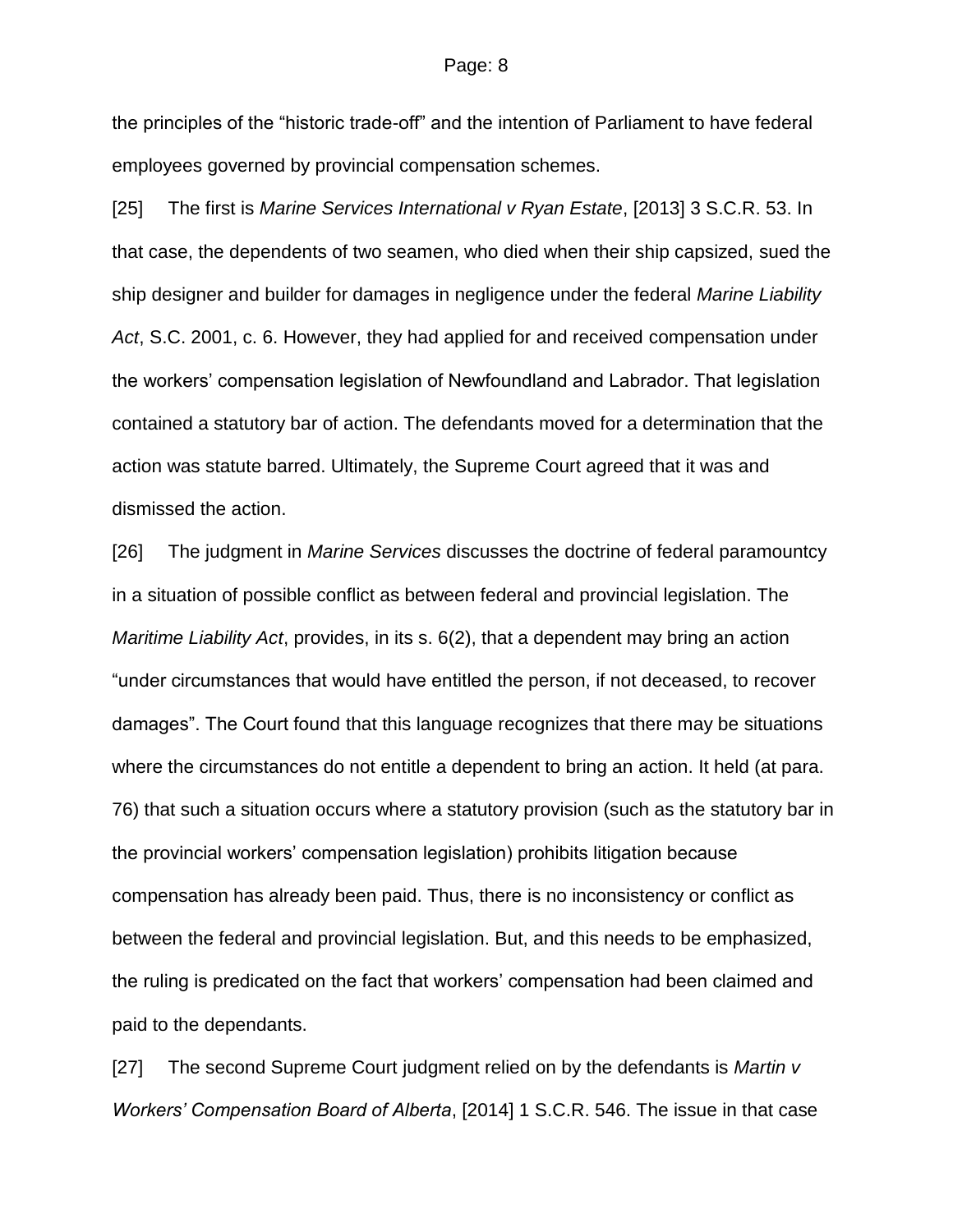was whether a policy of the provincial Workers' Compensation Board could be applied, to deny a federal employee's claim for compensation. The Court of Appeal held that the provincial policy did apply and this conclusion was upheld on appeal by the Supreme Court of Canada. In doing so, the Supreme Court held that, in enacting *GECA*, Parliament intended that provincial boards and authorities would adjudicate the compensation claims of federal employees, including both as to entitlement to and rates of compensation, according to provincial law, except where *GECA* clearly conflicts with the provincial legislation. Where a direct conflict with the provincial law exists, *GECA* will prevail rendering that aspect of the provincial law or policy inapplicable to federal employees.

[28] The *Martin* case also referred to the "historic trade-off" under which workers lose their cause of action against their employers for workplace injuries but gain coverage under a no-fault insurance scheme paid for collectively by employers. But, again it must be emphasized, the *Martin* decision was in the context of a claim for compensation.

[29] It would be helpful if, at this point, I set out my interpretation of how the scheme put in place by *GECA* operates.

[30] The federal statute defines, in s. 2, who is an "employee" and thus eligible to the benefits of the *Act*. Section 3(1) of *GECA* identifies certain persons who are not eligible (members of the Canadian forces and RCMP). Section 4(1) is a general provision that compensation is to be paid to employees who are injured by an accident arising out of and in the course of employment or disabled by reason of an industrial disease, and also to dependents of an employee whose death results from such an accident or industrial disease. Thus, all employees who are injured on the job shall be paid compensation but, as s. 4(1) states, "Subject to this Act". But, generally, all injured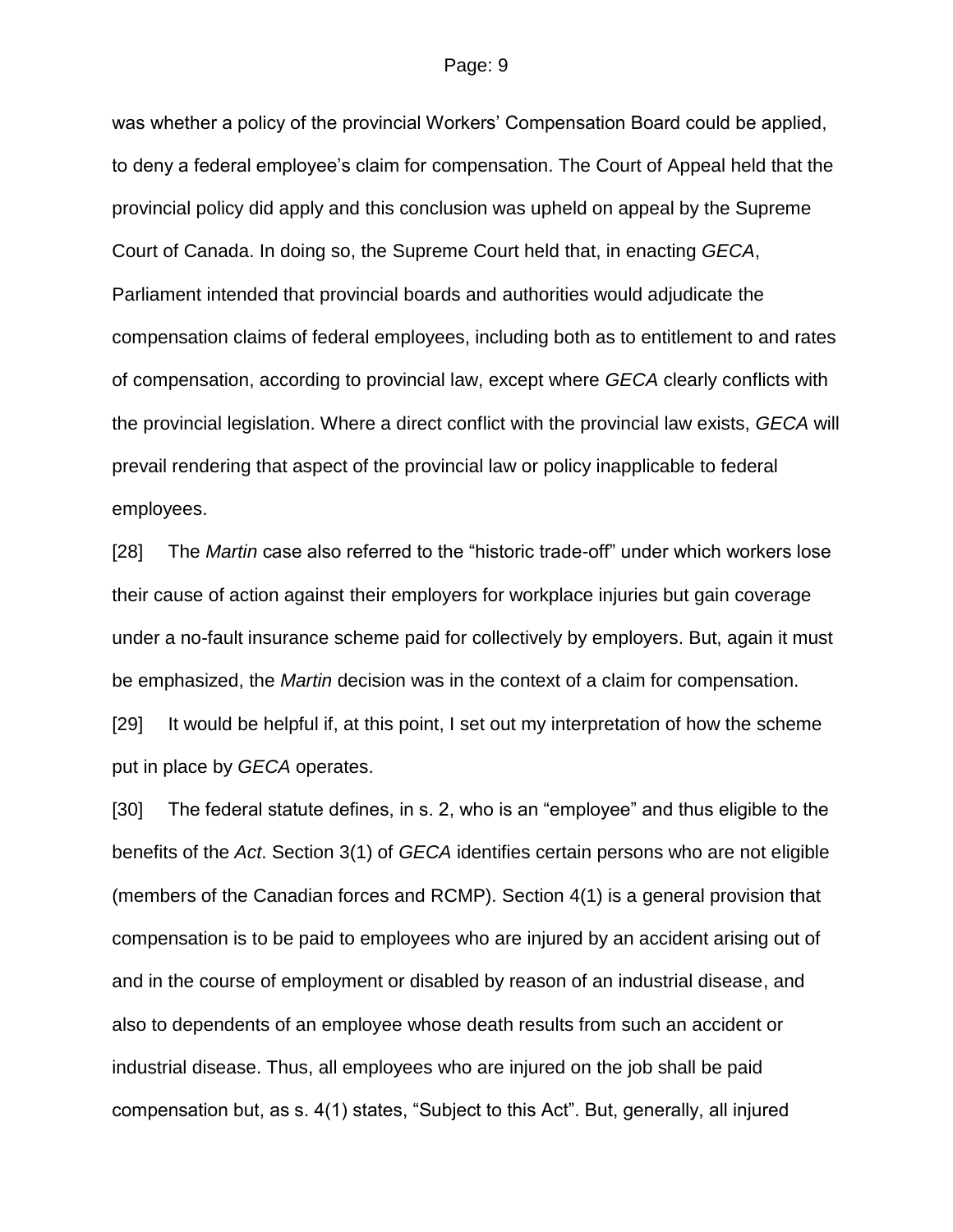employees may claim compensation. Then the provincial board becomes involved in the

claim. This is the general scheme as outlined as well in *Cape Breton Development* 

*Corporation v. Morrison Estate*, 2003 NSCA 103, leave to appeal refused, [2004] 1

S.C.R. vii, at para. 54:

While the point of entry in the statute might be between s. 3 and s. 4, after GECA has defined the federal employees to which it applies, the process really begins when the claim is filed. Workers made eligible by the GECA definitions in s. 2, and not excluded by s. 3, who have, or consider that they have, suffered accidents or illness, or the dependents of such workers, are entitled to file claims for compensation. *The filing of the claim engages the provincial legislation.* The administrative agreement makes it clear that all claims are to be investigated and reviewed for eligibility by the Workers' Compensation Board. That is, the Workers' Compensation Board is clothed with jurisdiction over the federal worker from the moment the claim is filed. The Board of course is a creature of provincial statute. Its powers of investigation and review, like all the other powers it exercises, must be found within, and only within, the provisions of the provincial enactment. Once the provincial legislation is engaged, in my view it is engaged for all purposes of GECA and the Workers' Compensation Acts. It applies to the federal worker who has made the claim. In order to investigate the claim, as it is required to do, the Board must apply its own statute. (Emphasis added)

[31] *GECA*, however, goes on to differentiate between cases where an employee is simply injured on the job and cases where the injury is due to the fault of a third party. Section 9(1) specifically refers to an accident that happens "under any circumstances that entitle the employee or their dependents to an action against a third party". This section is preceded by the title "Claims Against Third Parties and Compensation". So, *GECA* clearly intends to distinguish these types of injured employees from other

employees who are injured without fault on the part of a third party. And the term "third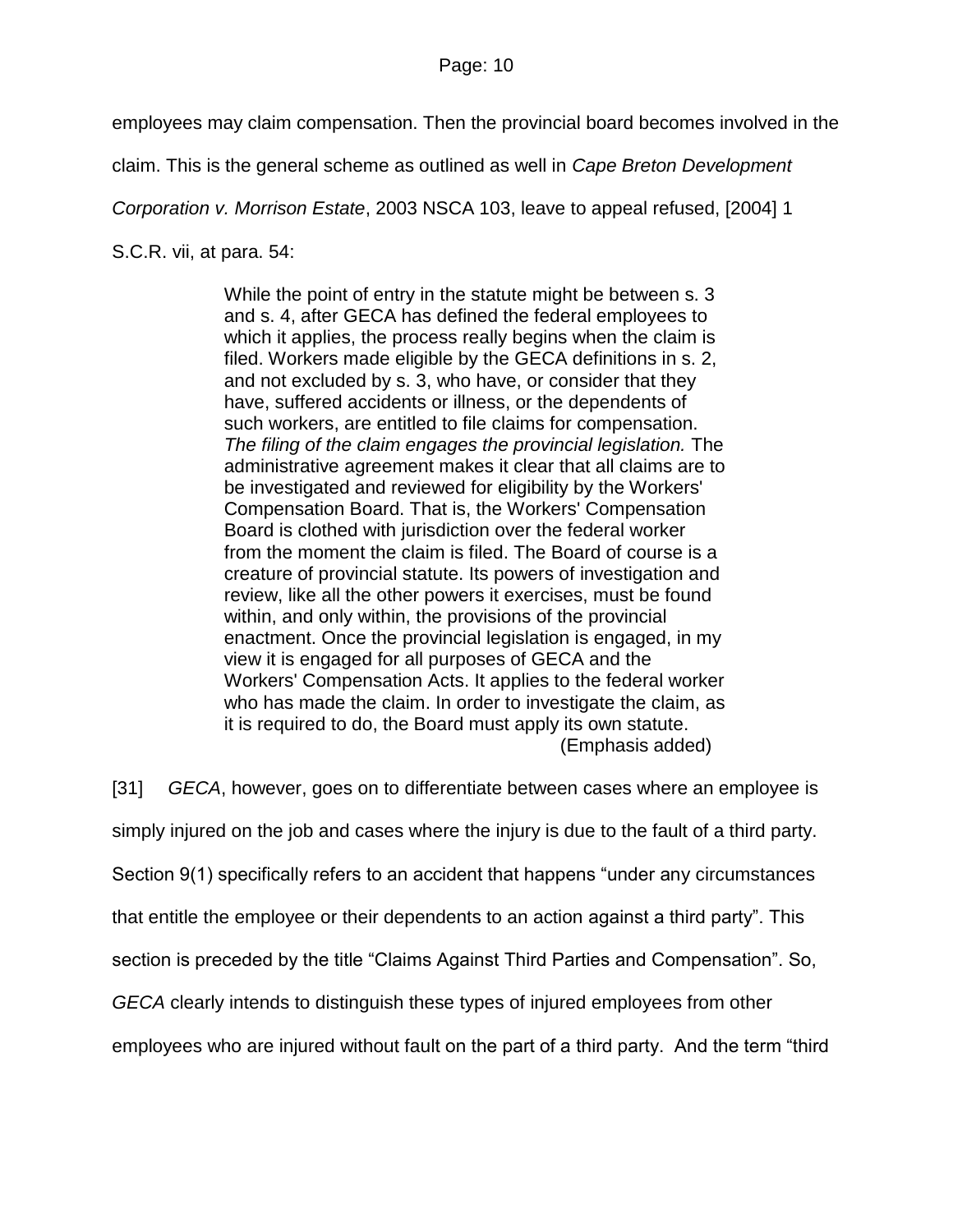party" can only be someone other than the employer or a fellow employee since those entities are protected by the statutory bar in s.12 of *GECA*.

[32] How are these employees (such as the plaintiff in this case) treated differently? They are given an option. They may claim compensation under *GECA* (and engage the involvement of the provincial workers' compensation authority and the application of the provincial legislation) or they may elect to bring action against the third party. And, by virtue of s. 9(2), whatever choice the injured employee makes is final.

[33] During argument on this application, the s. 9 election was sometimes referred to as a "gateway". Defendants' counsel objected to this characterization because, in their submission, this would be inconsistent with Parliament's intention to have federal employees governed by provincial compensation legislation. In my opinion, however, there is nothing inconsistent with the intention to have provincial legislation apply to claims for compensation by creating a separate class of injured employees who, under certain circumstances, may elect to sue a third party. All claims for compensation are handled consistently under *GECA* in conformity with that intention. It is only where there is potential fault on the part of a third party that the injured employee may choose to bring an action rather than claim compensation.

[34] To say that the provincial legislation applies even when an injured employee elects not to claim compensation is to strip s. 9 of *GECA* of all meaning and effect. It is tantamount to saying that *GECA* has the effect of adopting the provincial legislation. The result would be to say that Parliament agreed to be bound by the Alberta statute, including the statutory bar, under all circumstances.

[35] I do not accept, however, that this is the case. A similar argument was made to the trial judge in *Canada (Attorney General) v. Ahenakew (c.o.b. Ahenakew Trenching)*,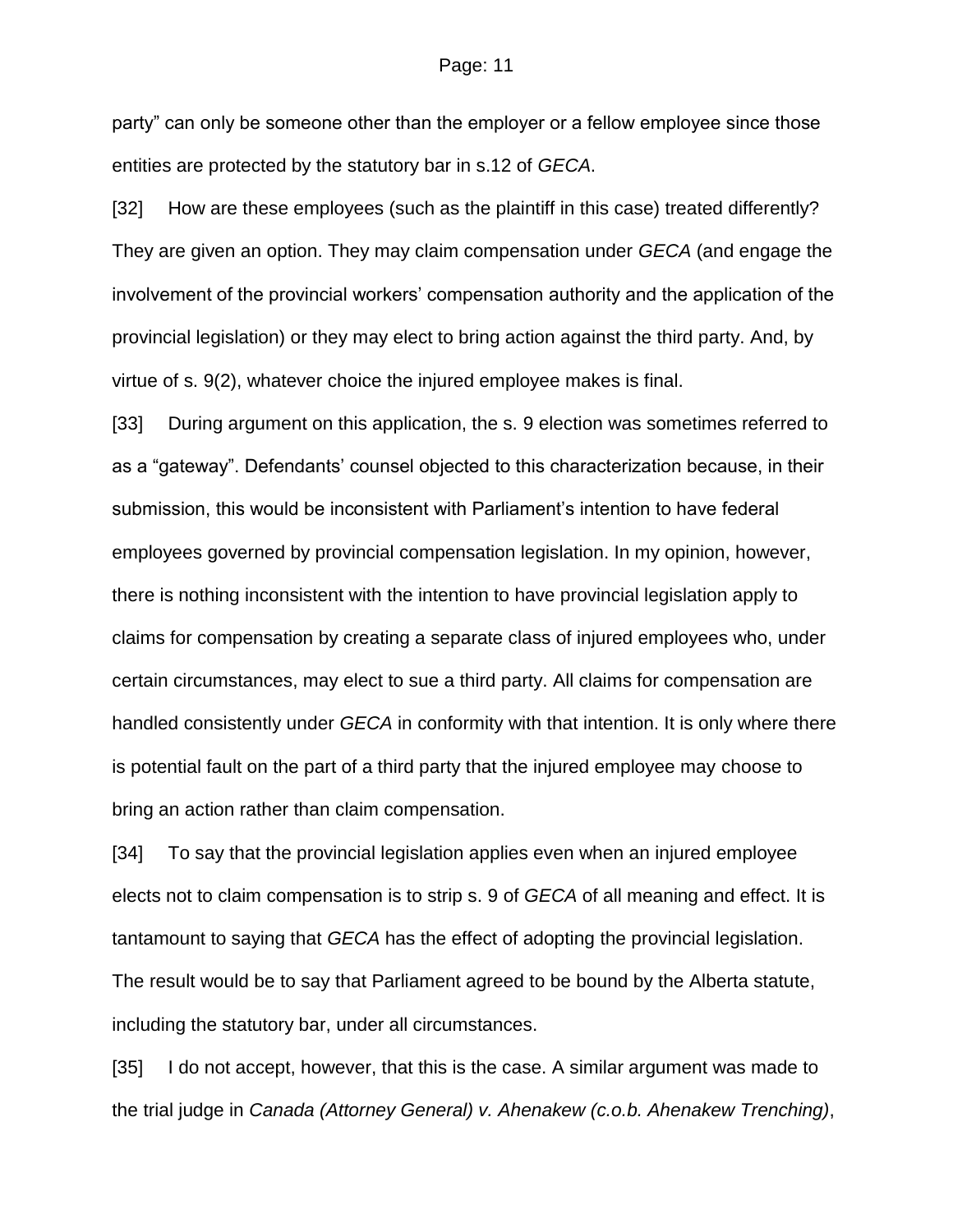[1984] S.J. No. 293 (Q.B.), appeal dismissed, [1984] 4 W.W.R. 230 (C.A.). In that case,

the federal government brought a subrogated action on behalf of the dependants of a

deceased employee against the defendant who was found liable for causing the death.

Subrogated actions are provided for in s. 9.1(3) of *GECA* which states that the employer

is subrogated to the rights of the employee or their dependants and may maintain an

action against the third party where an election has been made to claim compensation.

The defendant Ahenakew argued that the action was statute-barred by virtue of the

Saskatchewan compensation legislation. In dismissing this argument, the trial judge

said as follows regarding the contention that the federal government adopted the

provincial legislation (at para. 33):

I agree that one legislative body may adopt the legislation of another such body. See Attorney-General for Ontario v. Scott (1956) 1 D.L.R. (2d) 433 and Coughlin v. The Ontario Highway Transport Board (1968) S.C.R. 569. However, I do not agree that Parliament has adopted the legislation contained in The Workers' Compensation Act, 1979. Rather, the provisions contained in The Government Employees Compensation Act and the terms contained in the written agreement relate to and are solely for the purpose of administering the federal plan which is separate and distinct from the provincial plan. Parliament has merely chosen to base the amount of the compensation awards upon those paid in the respective provinces, undoubtedly in an attempt to achieve uniformity within each province. Secondly, Parliament has merely hired the provincial board to administer the federal plan. This conduct by Parliament cannot be construed as adopting the provincial legislation in total. As well, this conduct by Parliament cannot be construed as the Crown "submitting to the operation of the Act", i.e. the provincial Act.

[36] I agree with this conclusion. It is supported by the Supreme Court's references in

*Martin* to the effect that *GECA*, even though it has as its objective the adjudication and

administration of federal employees' claims for compensation by provincial authorities,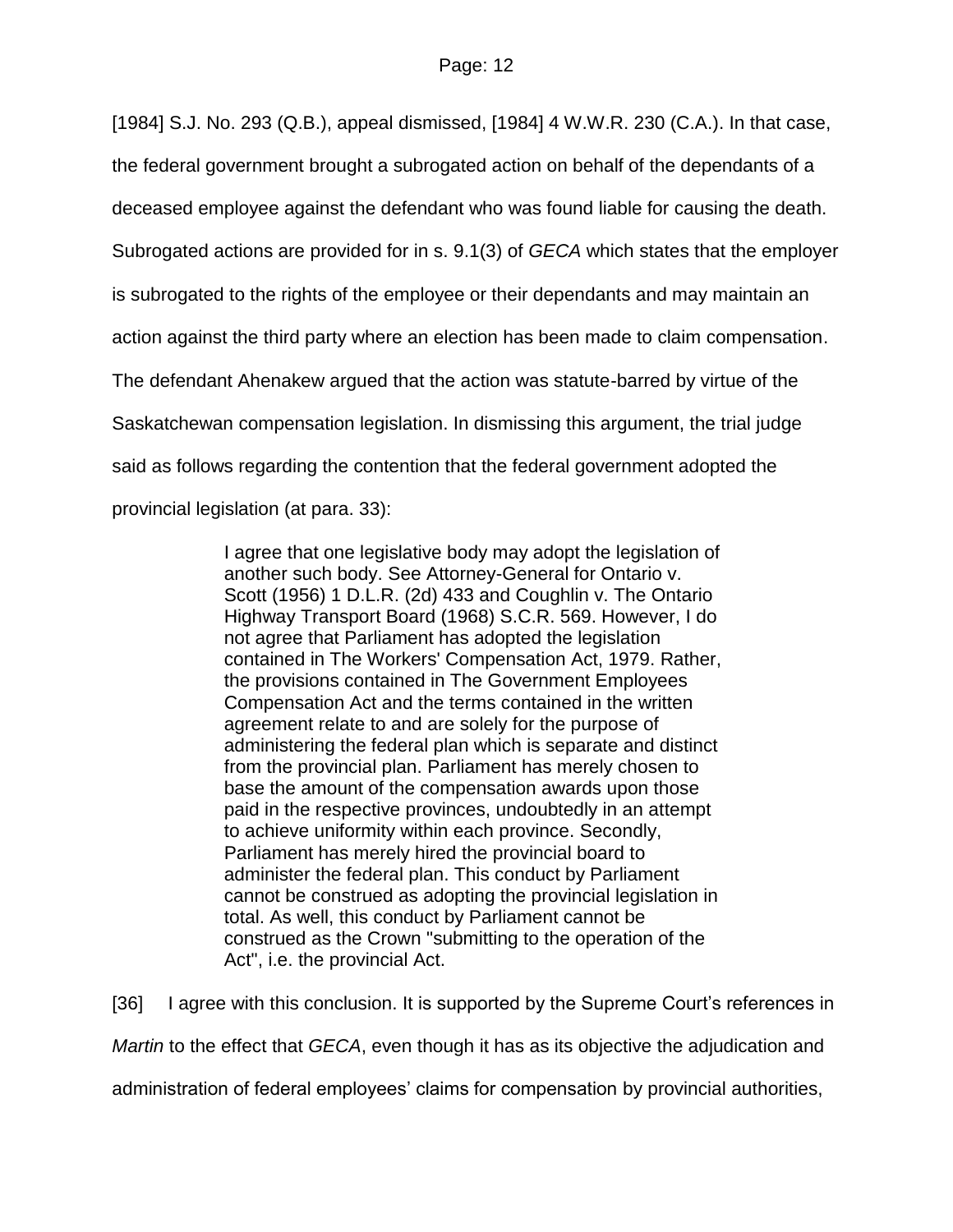does not result in Parliament binding itself to provincial legislation since, as the Court

put it in *Martin*, where a conflict exists then *GECA* applies. And, as also noted in *Martin*,

where Parliament intended to impose conditions different from what may be contained

in provincial legislation, it has done so.

[37] This last point was highlighted in the *Martin* case when the judgment spoke of

Parliament's intention to enact specific exceptions to its reliance on provincial law (at

para. 37):

For example, in 1947, Parliament amended the GECA to provide coverage for pulmonary tuberculosis contracted in a government hospital or sanatorium, which was not covered at the time under provincial legislation. During a debate in the House of Commons, the Minister responsible for the amendments referred several times to Parliament's general intention "to accept the decisions of the provincial boards of what is an accident and what is an industrial disease" in order to avoid setting up a separate federal authority to adjudicate claims (Hon. Lionel Chevrier, House of Commons Debates, vol. II, 3rd Sess., 20th Parl., March 31, 1947, at p. 1892). However he affirmed that the amendment "introduces a new principle" and that the new section "provides something which no other provincial act, save for perhaps one, does" (pp. 1894 and 1896).

[38] In a similar fashion, Parliament chose, by enacting s. 9 of *GECA*, to provide an exception to the usual statutory bar found in most provincial compensation statutes. [39] In any event, it cannot be said that a statutory bar as broad as that found in the Alberta statute, one protecting third party employers and workers, is fundamental to compensation schemes. Not all jurisdictions have the same broad statutory bar. The Yukon *Workers' Compensation Act*, for example, bars actions by the injured worker or their dependants against the employer, another worker of the same employer and any other worker or employer under the *Act*. But, the prohibition against action against another employer or such an employer's worker does not apply if the injury arose from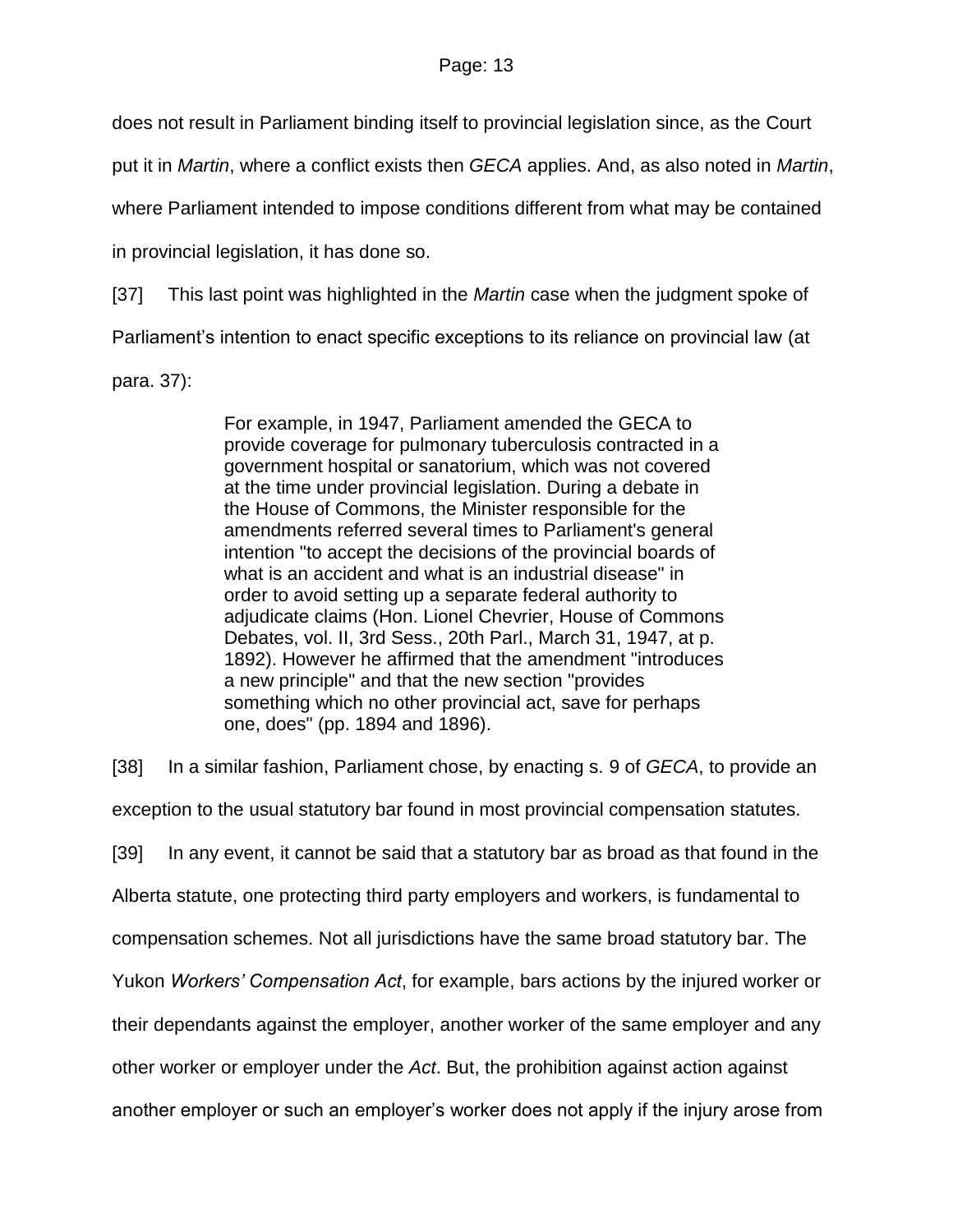the use or operation of a vehicle: see ss. 50(4) of the Yukon statute. As another example, under the Northwest Territories' legislation as it existed prior to its amendment in 2007, the statutory bar was limited to protecting the employer and co-workers of the injured worker: *Workers' Compensation Act*, S.N.W.T. 1977 (1<sup>st</sup>), c. 7, s. 12(2). This is still the case in Prince Edward Island where the legislation provides that, where an accident happens to a worker in the course of employment in such circumstances as entitle the worker to an action against some person other than the employer or another worker of the same employer, the worker may elect to claim compensation or to bring the action: *Workers Compensation Act*, R.S.P.E.I. 1988, c.W-7.1, s. 11(1). The statutory bar in that legislation applies only to bar action against the injured worker's employer or another worker of the same employer: s. 13(1).

[40] Further, it cannot be argued that the federal Crown is an "employer" subject to the Alberta statute. The Alberta *Workers' Compensation Act* defines "employer" in s. 1(j). That definition includes the Crown in right of Canada but only insofar as it "submits to the operation of this Act". There is nothing in *GECA* to indicate an intention by Parliament to submit the Crown to the operation of the Alberta statute. It merely transfers the authority to administer and adjudicate a claim for compensation made by an injured employee. In exchange, the federal government agrees to reimburse the provincial authority for all costs out of the consolidated revenue fund (see s. 4(6) of *GECA*). The conclusion as to the federal Crown not being an "employer" under provincial legislation can be supported by reference to the *Ahenakew* case, *supra,* at paras. 34-38 (Q.B.) and para. 3 (C.A.).

[41] It also cannot be said that the plaintiff is a "worker" within the meaning of the Alberta statute. She does not reside in Alberta (she is merely deemed to be usually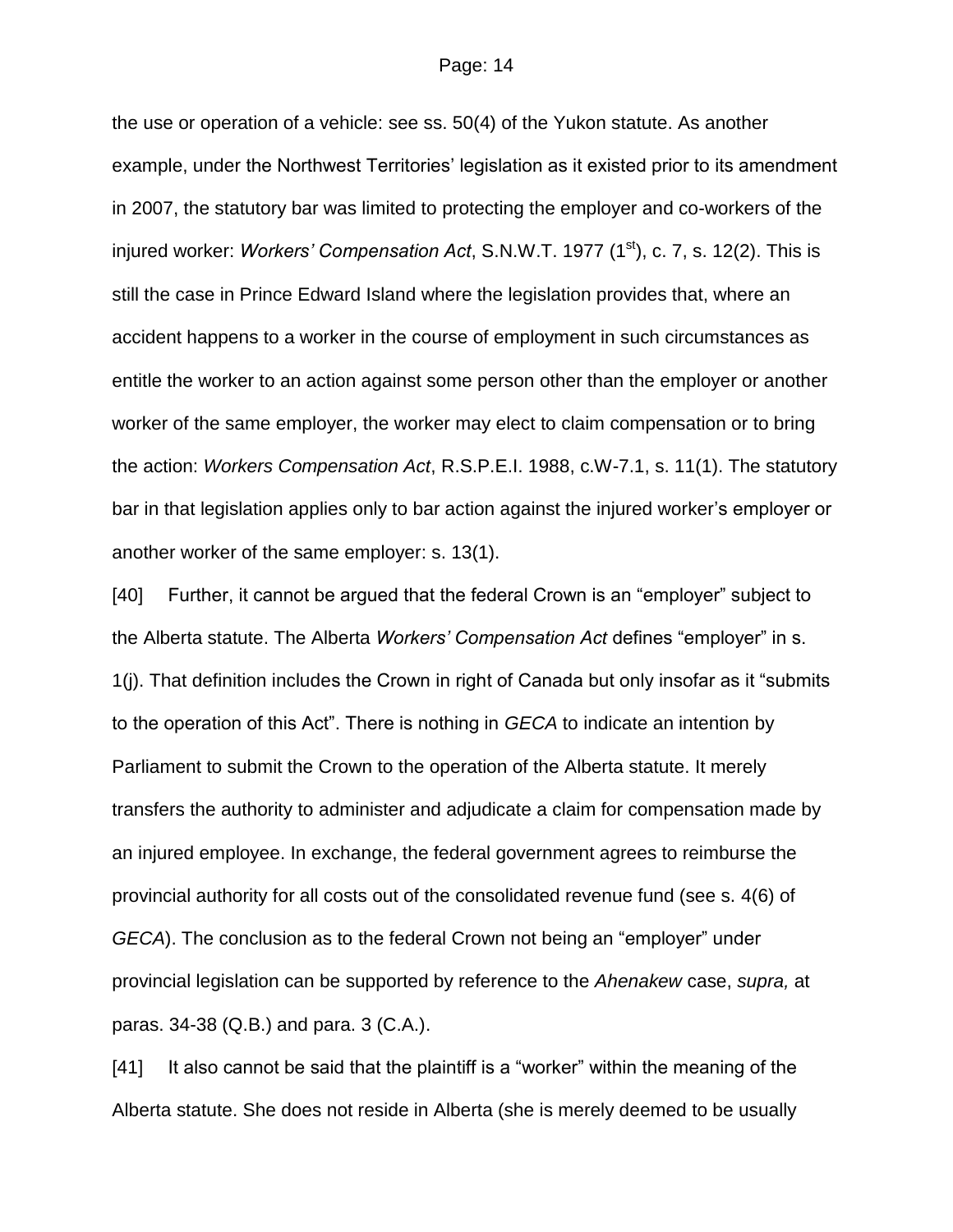employed there by s. 5(1) of *GECA*); she is not employed by an "employer" under that *Act*; and, she has not filed a claim for compensation under the provincial Act. And, as noted by plaintiff's counsel, a province cannot legislate as to federal employees. The only authority over a federal employee enjoyed by the Alberta board is that given by *GECA* and that is premised on a claim for compensation being made.

[42] These arguments about status are very much secondary, however, to the primary point, that being that by *GECA* Parliament decided to give injured employees, in circumstances where the injury was caused by a third party, the right to elect whether to claim compensation or to maintain an action against the third party. It is only where a claim for compensation is made that the Alberta legislation comes into play.

[43] I do not think I need to enter into an extensive discussion of the "historic tradeoff" emphasized by defendants' counsel. That trade-off, whereby workers lost their cause of action against their employers but gained compensation that depends neither on the fault of the employer nor its ability to pay, was extensively reviewed in *Pasiechnyk v. Saskatchewan (Workers' Compensation Board)*, [1997] 2 S.C.R. 890. Nothing I would say on the topic would add to the review conducted in that case. [44] I will say, however, that I do not think that the right of election found in s. 9 of *GECA* undermines the principles behind the historic trade-off. The whole purpose of *GECA* respects that trade-off as it was originally conceived. When Ontario first adopted the trade-off in 1914 only the employer of the injured worker was granted immunity from suit. It was only later that Ontario amended its legislation to protect other employers covered by the statute: see *Pasiechnyk* at para.25. Similarly, an injured federal employee cannot sue her or his employer or a fellow employee but instead is guaranteed compensation (albeit compensation determined by a provincial authority).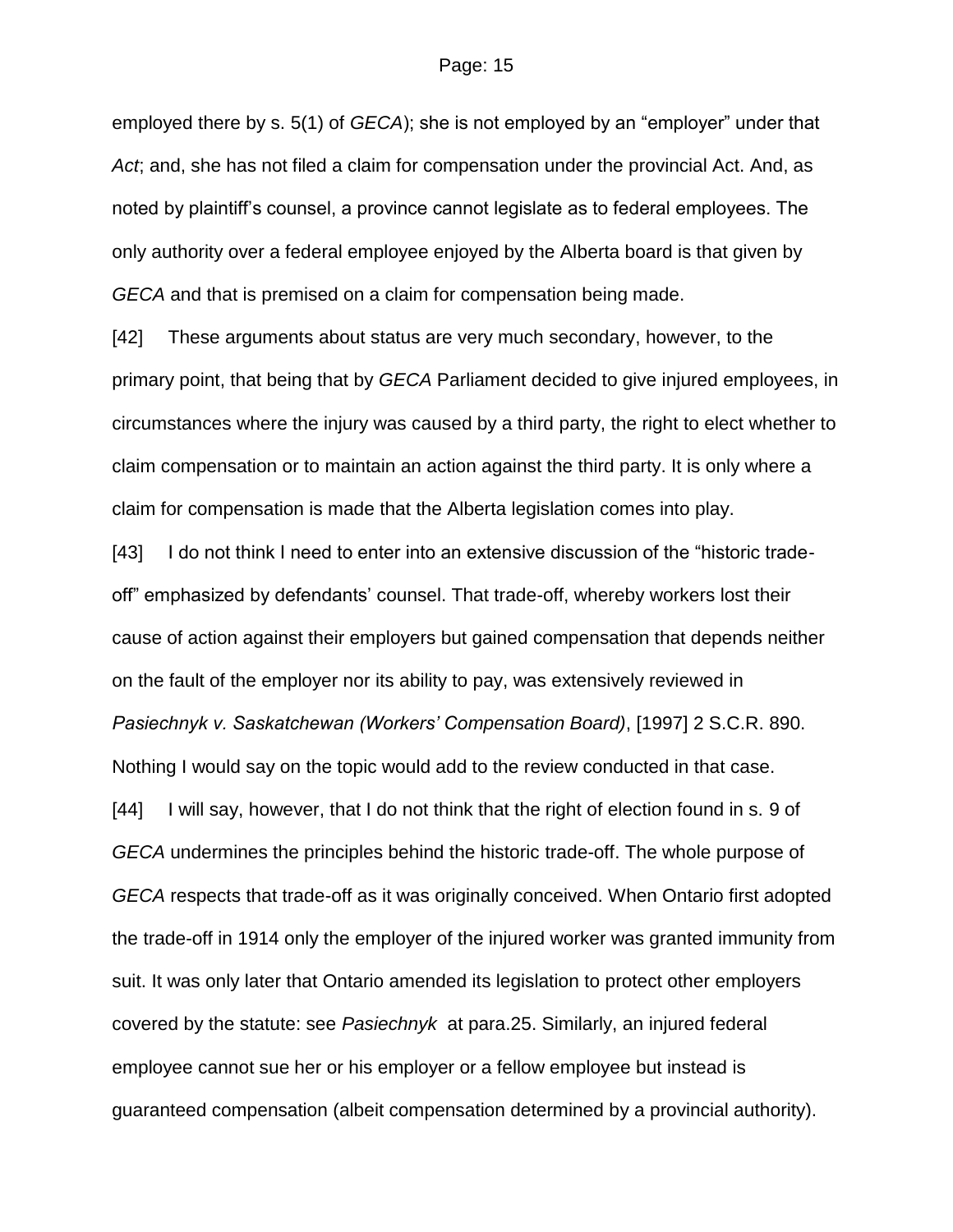Only if a third party is involved does the injured employee have the right to elect to sue that third party. And, even if the employee elects to claim and receive compensation, the third party may still be liable to an action because of the subrogation rights provided by s. 9.1(3) of *GECA*.

[45] I also do not think it necessary to enter into an extended discussion of the doctrine of paramountcy or how to treat conflicts between federal and provincial legislation. In my view, there is no conflict here because the Alberta *Workers' Compensation Act* does not apply in a case where an election has been made to sue the third party.

[46] Defendants' counsel, however, argued that *GECA* must be interpreted in a harmonious and consistent fashion with the provincial legislation having regard to Parliament's intention that provincial boards and authorities would adjudicate the workers' compensation claims of federal employees. Thus, they submitted that the proper application of s. 9 of *GECA* is in the definition of "third party". The third party must be, in their view, a "proper" third party, one not protected by legislation such as the statutory bar found in the Alberta *Act*.

[47] This argument bears a superficial similarity to the point in the *Marine Services* case where the decision turned on the application of the word "entitled". As previously noted, in that case the dependents of the deceased seamen brought an action under s. 6(2) of the *Marine Liability Act* which held that a dependant may bring a claim under circumstances that would have entitled the deceased, if alive, to recover damages. The Supreme Court held that this necessarily meant that there may be circumstances where a deceased, if still alive, would not be entitled to recover damages. Such a circumstance was where, as in that case, compensation was received pursuant to the provincial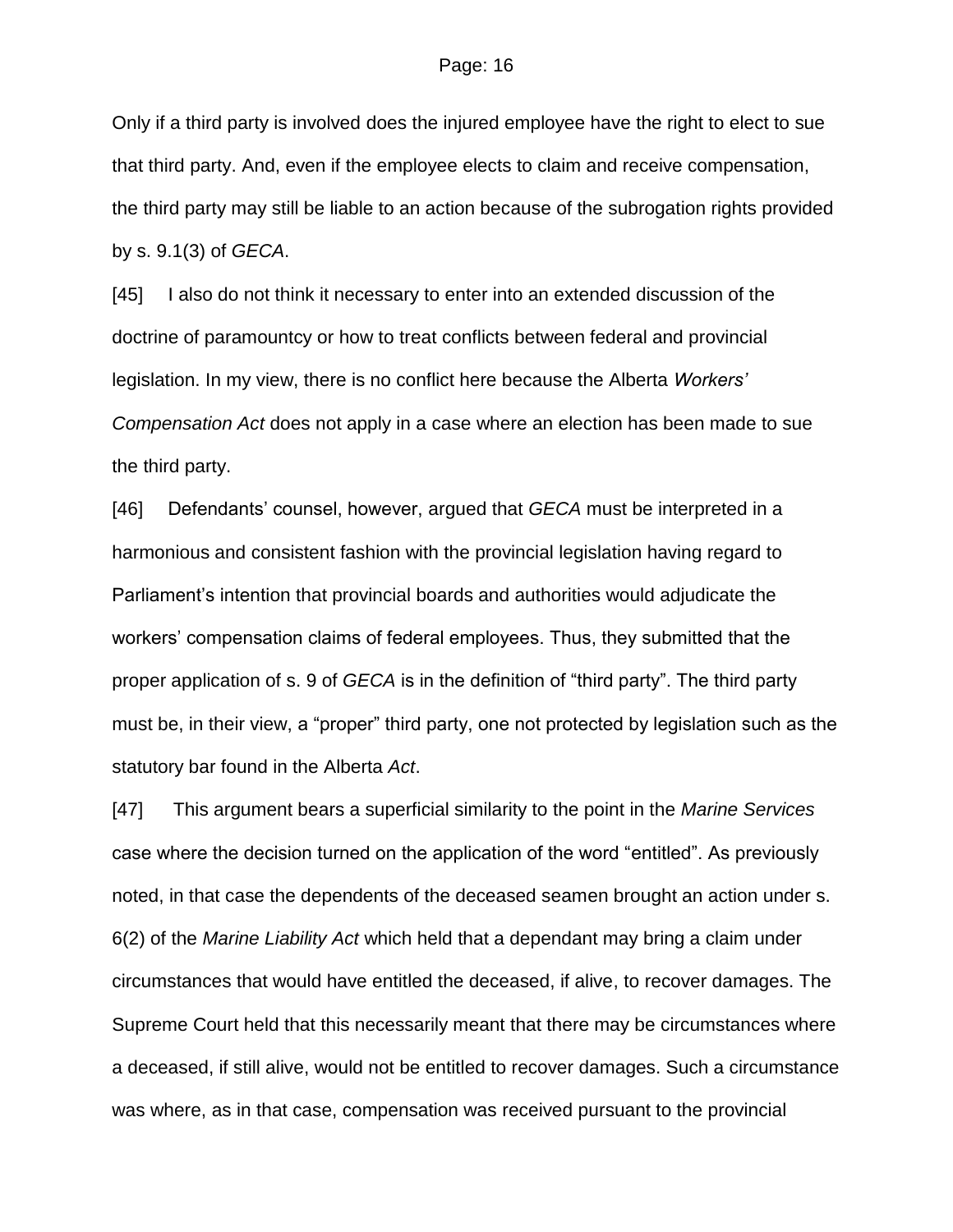workers' compensation legislation. Thus, the statutory bar in that legislation disentitled the dependants from bringing an action (see *Marine Services, supra*, at paras. 76-77). [48] At the risk of repetition, I point out the obvious. In *Marine Services* the dependants applied for and received compensation under the provincial legislation. So it makes sense that they were bound by that legislation. In the present case, the plaintiff was given a choice, a choice provided by *GECA*, and she chose to forego compensation and instead bring an action against the third party defendants. [49] To interpret the term "third party" in s. 9 of *GECA* in the way advocated on behalf of the defendants, would, in my opinion, defeat the clear intention of Parliament as expressed in s. 9. That intention is, in cases where a third party may be liable for the employee's injury, to permit the employee to choose to bring an action. This specific intention, in the case of third party involvement, does not diminish the general objective of *GECA* to delegate the adjudication and administration of federal employees' compensation claims to provincial authorities.

[50] Also, to interpret "third party" as proposed by the defendants would render the right of election meaningless. Parliament cannot be thought to pass meaningless legislation. What the defendants' interpretation would do is frustrate the purpose of s. 9 of *GECA*. The statutory bar in s. 23(1) of the Alberta statute is inconsistent with the right to elect to sue in s. 9 of *GECA*.

[51] The defendants, however, also pointed to the fact that the wording in s. 9 of *GECA* is permissive. The employee "may" claim compensation or "may" make a claim against the third party. They argued that permissive federal legislation does not frustrate valid provincial legislation and referred to the following extract from *Marine Services* (at para. 69):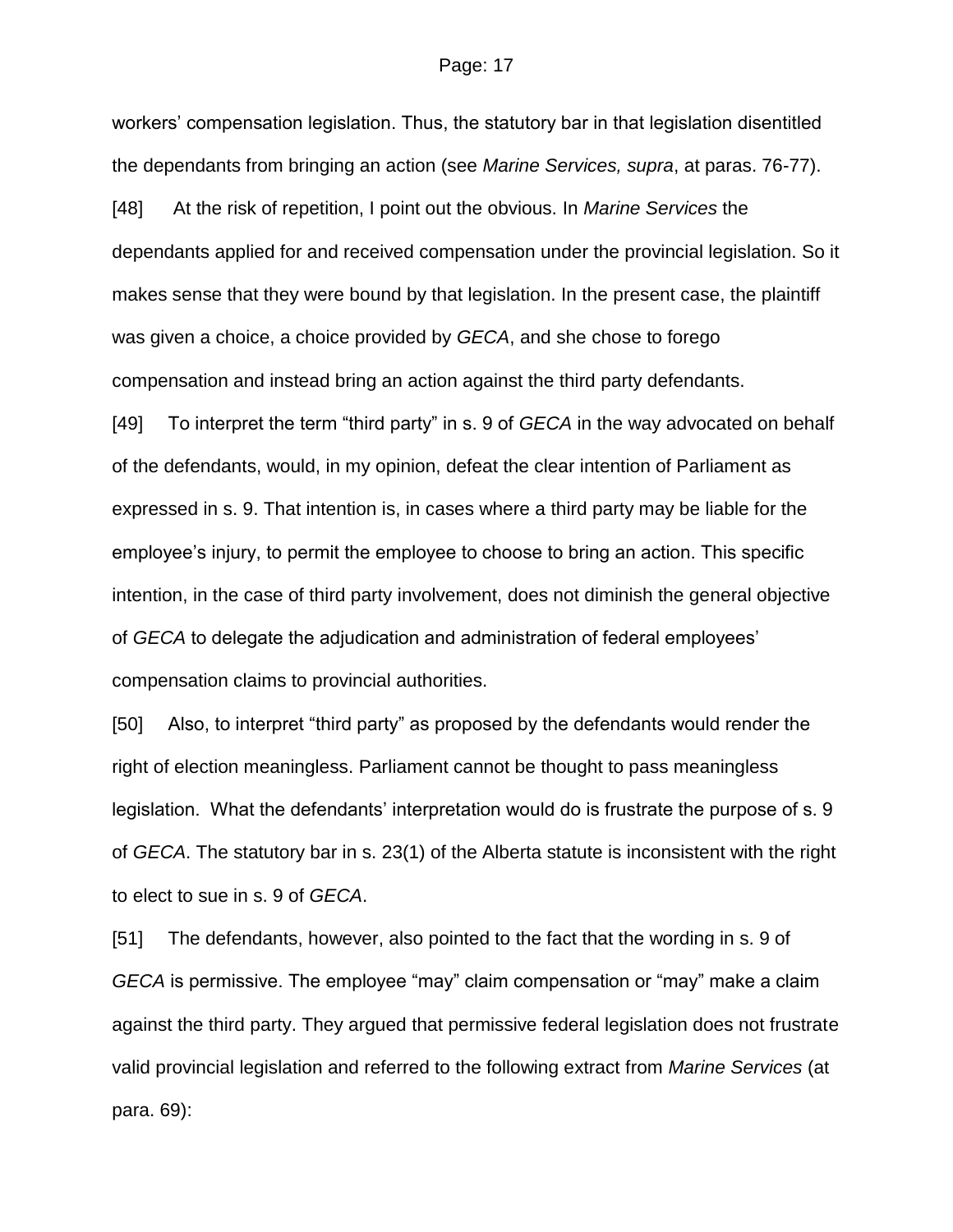The "standard for invalidating provincial legislation on the basis of frustration of federal purpose is high; permissive federal legislation, without more, will not establish that a federal purpose is frustrated when provincial legislation restricts the scope of the federal permission": *COPA*, at para. 66.

The reference in this extract to "*COPA*" is to *Quebec v. Canadian Owners & Pilots Association*, [2010] 2 S.C.R. 536.

[52] There is a vast body of commentary on the use of the word "may" in legislation. Generally speaking, the word "may" must be read in context to determine if it means an act is optional (or discretionary) or if it is mandatory. In some contexts it may be empowering, as in "authorized to do" something. In my opinion, that is what s. 9 of *GECA* does. It empowers the injured employee to elect one or the other of two courses of action. So it is not merely permissive. It also has a mandatory quality since s. 11 of *GECA* requires that notice of an election under s. 9 "shall" be given within three months of the accident. The principle from *COPA* referred to above does not apply and therefore provincial legislation cannot restrict the operation of s. 9 of *GECA*.

[53] In summary, the statutory bar does not apply in this case. Parliament chose, in the circumstances outlined in s. 9 of *GECA*, to give to injured federal employees the right to sue a potentially liable third party. The fact that this right does not accord precisely with the scope of the statutory bar in the Alberta legislation is of no consequence. Parliament is free to legislate with respect to federal employees and entitled to choose different remedies. In s. 9, Parliament chose to enact a specific exception to its reliance on provincial compensation law. Further, the involvement of the provincial authority, and the application of the provincial legislation, depends on a claim